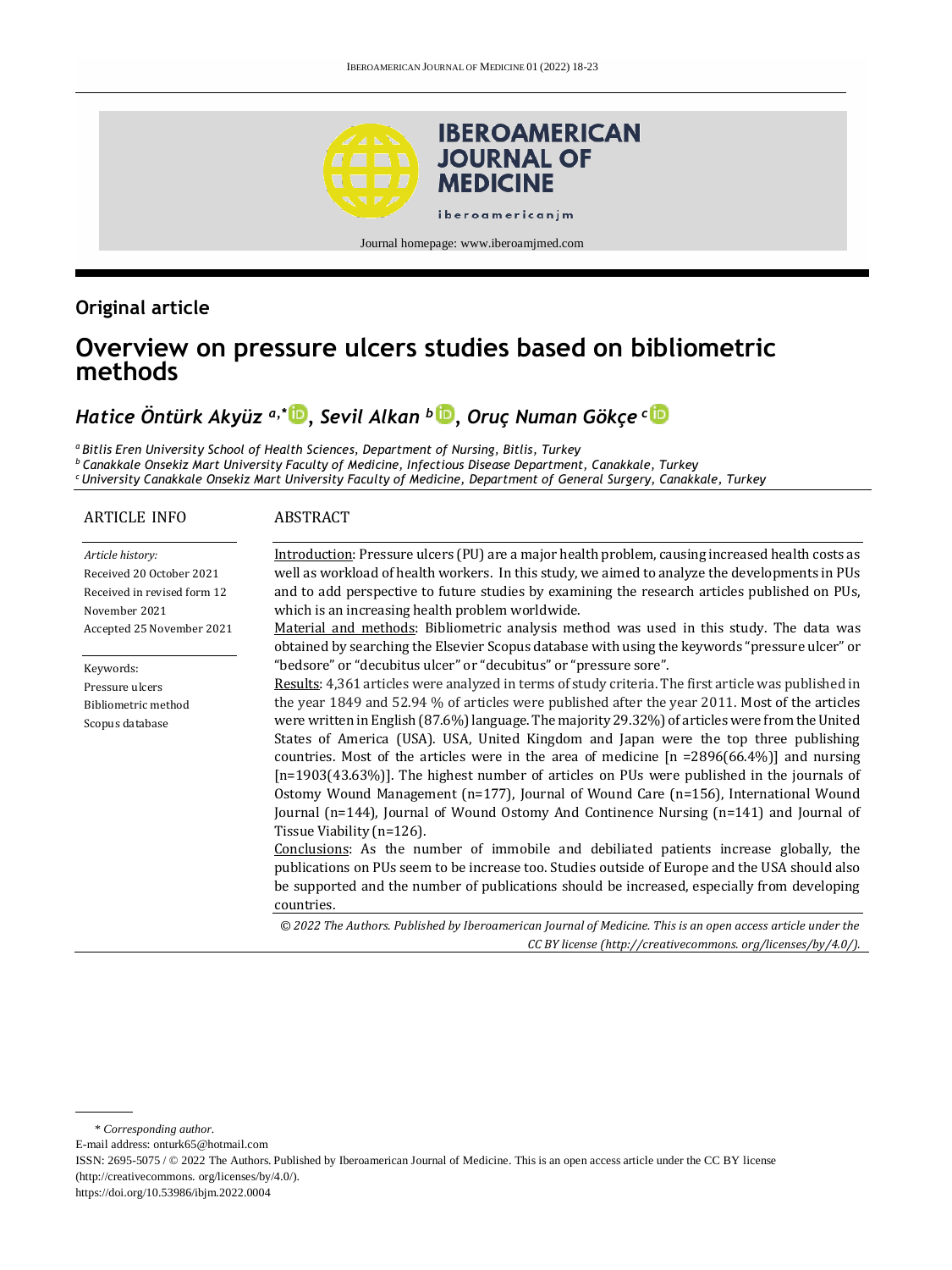### **Resumen de estudios sobre úlceras por presión basados en métodos bibliométricos**

| INFO. ARTÍCULO                                                                                                                        | <b>RESUMEN</b>                                                                                                                                                                                                                                                                                                                                                                                                                                                                                                                                                                                                                                                                                                                                                                                                                                                                                                                                                                                                                                                                                                                  |
|---------------------------------------------------------------------------------------------------------------------------------------|---------------------------------------------------------------------------------------------------------------------------------------------------------------------------------------------------------------------------------------------------------------------------------------------------------------------------------------------------------------------------------------------------------------------------------------------------------------------------------------------------------------------------------------------------------------------------------------------------------------------------------------------------------------------------------------------------------------------------------------------------------------------------------------------------------------------------------------------------------------------------------------------------------------------------------------------------------------------------------------------------------------------------------------------------------------------------------------------------------------------------------|
| Historia del artículo:<br>Recibido 20 Ocubre 2021<br>Recibido en forma revisada<br>12 Noviembre 2021<br>Aceptado 25 Noviembre<br>2021 | Introducción: Las úlceras por presión (UPP) son un importante problema de salud, provocando<br>un aumento de los costes sanitarios y de la carga de trabajo de los trabajadores sanitarios. En<br>este estudio, nuestro objetivo fue analizar los desarrollos en UPP y agregar perspectiva a<br>estudios futuros mediante el examen de los artículos de investigación publicados sobre UPP, que<br>es un problema de salud creciente en todo el mundo.<br>Material y métodos: En este estudio se utilizó el método de análisis bibliométrico. Los datos se                                                                                                                                                                                                                                                                                                                                                                                                                                                                                                                                                                      |
| Palabras clave:<br>Úlceras por presión                                                                                                | obtuvieron mediante una búsqueda en la base de datos de Elsevier Scopus con las palabras clave<br>"úlcera por presión" o "úlcera por decúbito" o "úlcera por decúbito" o "úlcera por decúbito" o<br>"úlcera por presión".<br>Resultados: Se analizaron 4.361 artículos en función de los criterios de estudio. El primer artículo                                                                                                                                                                                                                                                                                                                                                                                                                                                                                                                                                                                                                                                                                                                                                                                               |
| Métodos bibliométricos<br>Base de datos Scopus                                                                                        | se publicó en el año 1849 y el 52,94% de los artículos se publicaron después del año 2011. La<br>mayoría de los artículos fueron escritos en idioma inglés (87,6%). La mayoría (29,32%) de los<br>artículos procedían de los Estados Unidos de América (EE. UU.). Estados Unidos, Reino Unido y<br>Japón fueron los tres principales países editores. La mayoría de los artículos fueron del área de<br>medicina [n = 2896 (66,4%)] y enfermería [n = 1903 (43,63%)]. El mayor número de artículos<br>sobre UPP se publicaron en las revistas de Ostomy Wound Management ( $n = 177$ ), Journal of<br>Wound Care (n = 156), International Wound Journal (n = 144), Journal of Wound Ostomy And<br>Continence Nursing ( $n = 141$ ) y Journal of Tissue Viability ( $n = 126$ ).<br>Conclusiones: A medida que aumenta el número de pacientes inmóviles y debilitados a nivel<br>mundial, las publicaciones sobre UPP parecen estar aumentando también. También deberían<br>apoyarse los estudios fuera de Europa y Estados Unidos y debería incrementarse el número de<br>publicaciones, especialmente de países en desarrollo. |
|                                                                                                                                       | © 2022 Los Autores. Publicado por Iberoamerican Journal of Medicine. Éste es un artículo en acceso abierto                                                                                                                                                                                                                                                                                                                                                                                                                                                                                                                                                                                                                                                                                                                                                                                                                                                                                                                                                                                                                      |
|                                                                                                                                       | bajo licencia CC BY (http://creativecommons. org/licenses/by/4.0/).<br>How no currentic approi r. Alexie UÖ, Allega C. Cilega ON, Overview on nuggung ulgave studies haged an hibliometric methods                                                                                                                                                                                                                                                                                                                                                                                                                                                                                                                                                                                                                                                                                                                                                                                                                                                                                                                              |

HOW TO CITE THIS ARTICLE: Akyüz HÖ, Alkan S, Gökçe ON. Overview on pressure ulcers studies based on bibliometric methods. Iberoam J Med. 2022;4(1):18-23. doi[: 10.53986/ibjm.2022.0004.](https://doi.org/10.53986/ibjm.2022.0004)

## **1. INTRODUCTION**

It has been defined as "localized skin and/or subcutaneous tissue damage, usually over bony prominences, caused by decubitus alone or in combination with shear and pressure" is the definition by the National Pressure Ulcer Advisory Panel (NPUAP) and the European Pressure Ulcer Advisory Panel (EPUAP) in 2009 [1]. Bedsore, decubitus ulcer, decubitus, pressure sore, and pressure ulcer (PU) are the most commonly used terms among many synonyms for this disorder caused by pressure in the momenclature of tissue integrity [1, 2].

Although decubitus ulcers are mostly preventable health problem, they have many negative consequences for the patient, hospital and healthcare workers when they develop. From the patient's point of view, these disorders not only threaten the life of the patient by affecting the physical health of the patient, but also cause psychological problems such as loss of independence and social isolation. In addition, the patient who develops PU suffers from wound care, infections, debridement and grafting-related pain; increased hospitalizations time, and causes extra costs for the health system. PUs are also an important health problem that increases the workload of healthcare professionals. There are many risk factors that will lead to the development of PUs. Immobility, nutritional disorders, lack of hygiene of the patient's bed or laundry, obesity, edema, vascular pathologies, urinary or fecal incontinence, exposure to radiation, catheterization, mechanical equipment (plaster, bandage, etc.), injuries, irritations due to friction are the most common causes [3, 4].

While the recent increase in medical care has led to an increase in human lifespan, the number of nursing patients may also have increased and PUs development can be expected to increase. It is expected that the number of scientific publications on this subject, which concerns many common areas in health (surgery, internal medicine, infection diseases, nursing, dietitianity, etc.) also increase.

In this study, we aimed to analyze the developments in PUs and to add perspective to future studies by examining the research articles published on PUs, which is an increasing health problem worldwide.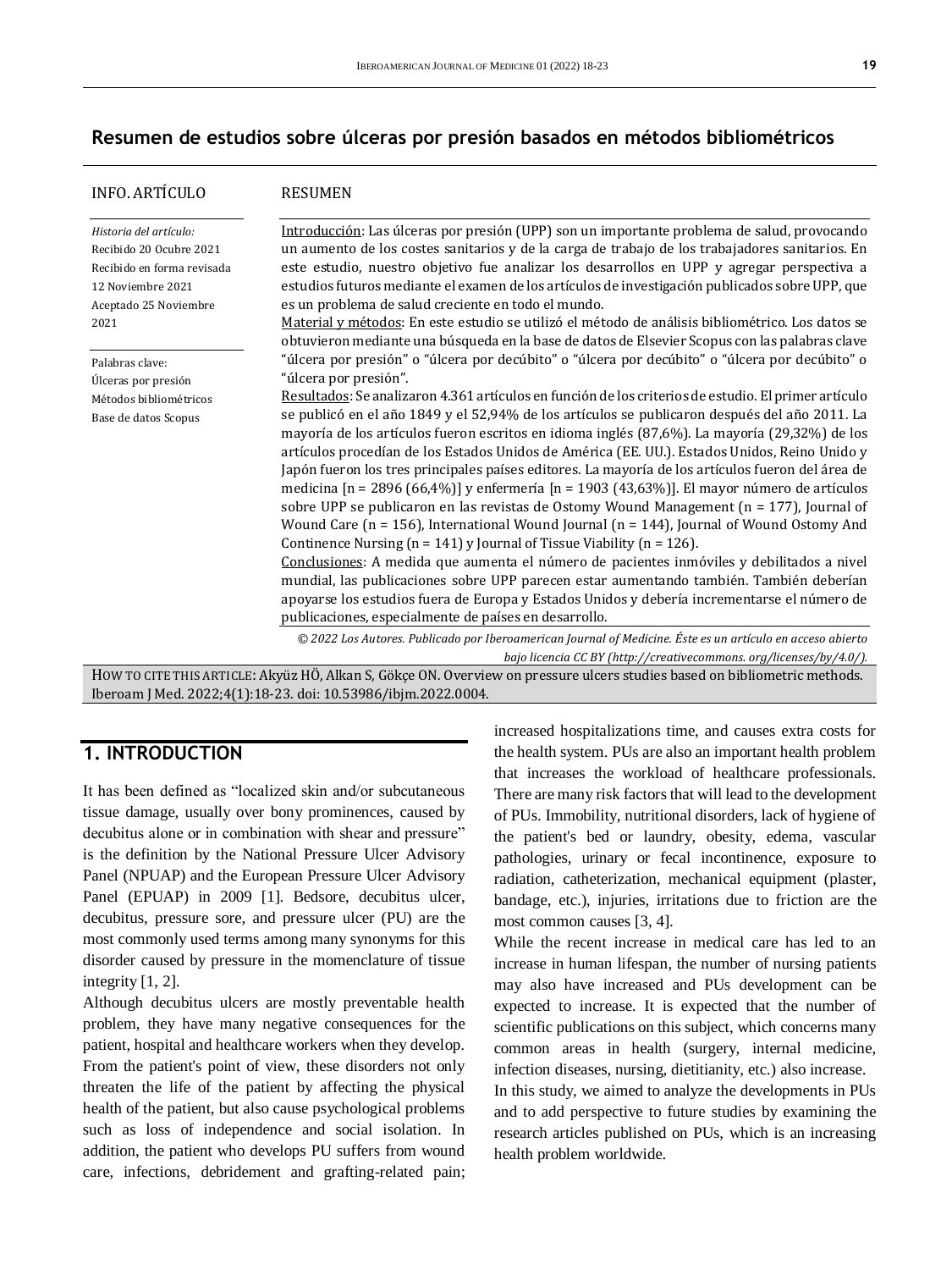## **2. MATERIALS AND METHODS**

Bibliometric analysis method was used in this study. The data was obtained by a search conducted on the Elsevier Scopus database (https://www.scopus.com/home.uri). The Scopus database covers approximately 36,377 titles from approximately 11,678 publishers, of which 34,346 are peerreviewed journals in different disciplines (life sciences, social sciences, physical sciences, and health sciences).

#### **2.1. SEARCH CRITERIA**

In this study data was retriewed from the beginning of records until October 12, 2021 containing the keywords "pressure ulcer" or "bedsore" or "decubitis ulcer" or "decubitus" or "pressure sore", typed into the search box in the title section of the basic research. Only research articles included to the study as their scientific values are higher than other publications (letters, abstracts, congress papers, reviews, case presentations did not included). The articles were sorted by the authors, journals, countries, afiliations where the studies were published, publication dates, being open access status and citing numbers.

The searches were performed at the date October 12, 2021. The search was made in single day to avoid bias, since the database is still open and has daily updates. The graphics of the Scopus database were used for visualition and additionally Microsoft Office 2010 was used to create graphics. The tables were created by the researchers on the word file.

Canakkale On Sekiz March University's online library and digital resources were used to access information.

#### **2.2. STATISTICAL ANALYSIS**

The data in the tables were given as absolute values (percentage and frequency) by using Microsoft Excell 2010. Only absolute frequencies were used. No advanced statistical method (mean, median and fashion, dispersion measures, standard deviation or statistical tests) were used.

## **3. RESULTS**

Five thousand nine hundred thirty publications included the study according to search criteria 4,361(73.54%) of them research articles. Only research articles were analyzed in terms of study criteria. The first article was published in the year 1849 [5], but after the 1990s the number of publications has increased. 52.94 % of articles were published after the year 2011 (Figure 1).



*Figure 1: Number of articles by years.*

Most of the articles were written in English (n=3820, 87.6%) language. Also Spanish (n=177, 4.08%), Japanese (n=83, 1.92%), Portuguese (n=82, 1.91%), French (n=57, 1.31%), German (n=47, 1.10%), Chinese (n=45, 1.05%), Korean  $(n=20, 0.48\%)$ , Italian  $(n=18, 0.43\%)$  and Czech  $(n=10, 0.48\%)$ 0.25%) were top preferred languages. The majority (n=1278, 29.32%) of articles were produced by authors from the United States of America, while United Kingdom and Japan were among the top three countries. Spain, China, Brazil, Netherlands, Australia, Germany and Sweden were also in the top ten countries in PUs publications. 995 (22.81%) of the articles were published in open access (OA) journals. 3830 (87.82%) of the publications were not funded by any institution. Most of the funding sponsors were The United States Department of Health and Human Services  $[n=108, 2.47\%]$ , National Institutes of Health  $[n = 103,$ 2.36%] and National Institute on Aging [n=49, 1.12%]. The most frequent keywords were 'Human' (n=3580), 'decubitis (n=3167), 'Pressure Ulcer' (n=3059). Most of the articles were in the area of medicine [n=2896 (66.4%)] and nursing  $[n=1903 (43.63\%)]$ .

| Table 1. Top 10 affiliations on pressure ulcers research<br>$(n=4361)$ |                                    |  |  |  |
|------------------------------------------------------------------------|------------------------------------|--|--|--|
| <b>Affiliation, Country</b>                                            | Number of<br>publications<br>(9/0) |  |  |  |
| VA Medical Center, USA                                                 | 84 (1.92)                          |  |  |  |
| <b>Universiteit Maastricht, Netherlands</b>                            | 78 (1.78)                          |  |  |  |
| Charité – Universitätsmedizin<br><b>Berlin, Germany</b>                | 67(1.53)                           |  |  |  |
| <b>Universiteit Gent, Belgium</b>                                      | 61 (1.39)                          |  |  |  |
| <b>Graduate School of Medicine, Japan</b>                              | 52 (1.19)                          |  |  |  |
| Kanazawa University, Japan                                             | 47 (1.07)                          |  |  |  |
| Universidade de São Paulo, Brazil                                      | 46 (1.05)                          |  |  |  |
| <b>Royal College of Surgeons in</b><br>Ireland, Ireland                | 43 (0.98)                          |  |  |  |
| <b>University of Leeds, United</b><br><b>Kingdom</b>                   | 42 (0.96)                          |  |  |  |
| <b>Tel Aviv University, Israel</b>                                     | 40 (0.91)                          |  |  |  |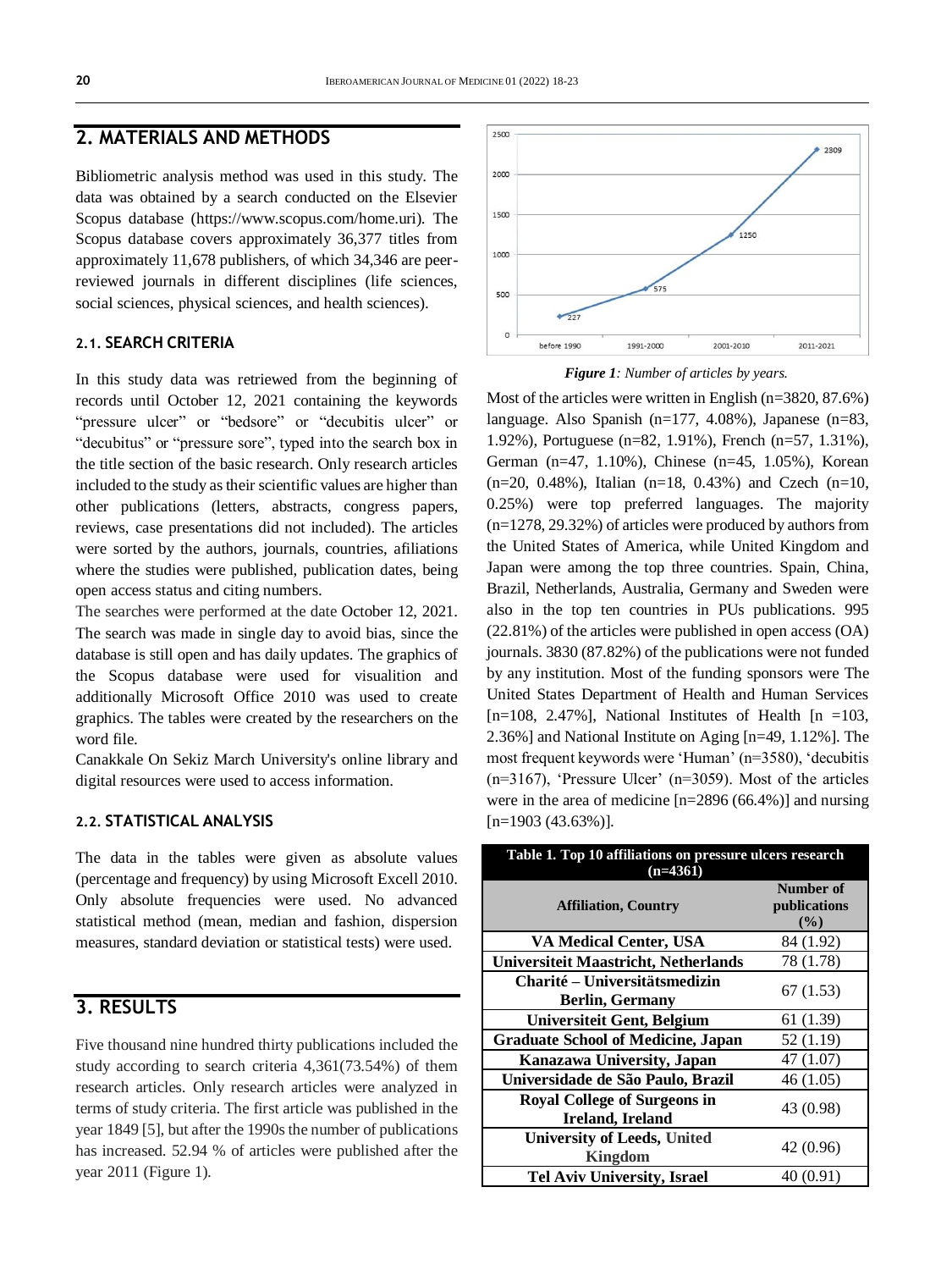The highest number of articles on PUs were published in the journals of Ostomy Wound Management (n=177, 4.05%), Journal of Wound Care (n=156, 3.57%), International Wound Journal (n=144, 3.3%), Journal of Wound Ostomy and Continence Nursing (n=141, 3.23%) and Journal of Tissue Viability (n=126, 2.88%).

Hiromi Sanada, from The University of Tokyo (n=68), Theo W.N. Dassen from Charité – Universitätsmedizin Berlin, German (n=45) and Junko Sugama from Kanazawa University, Japan (n=41) were the most productive researches on PUs. Most of the publications were from VA Medical Center (USA) [n=84], Universiteit Maastricht (Netherlands) [n=78] and Charité – Universitätsmedizin Berlin (Germany) [n=67] (Table 1).

## **4. DISCUSSION**

The effectiveness of scientific publications can be determined by bibliometric studies. With these studies, the most productive authors, countries or afiliations on certain topics can be identified. Bibliometric analysis can be used in many areas such as medicine [16, 17]. Many studies using bibliometric analysis methods can be found in the literature [16-31]. Although PU is among the popular topics in medicine due to the increasing number of patients, recent studies using bibliometric analysis arent identified in the literature. There are only three bibliometric studies, which were published more than 10 years ago [29-31]. As the publication rates are rapidly changing the information of this

| Table 2: Citing analysis of the top cited 10 documents on pressure ulcers. |                                                                    |               |                    |                                                                                                                                                                                                                  |  |  |
|----------------------------------------------------------------------------|--------------------------------------------------------------------|---------------|--------------------|------------------------------------------------------------------------------------------------------------------------------------------------------------------------------------------------------------------|--|--|
| <b>Reference</b>                                                           | <b>Source</b>                                                      | Citations (n) | <b>Open access</b> | Name of the article                                                                                                                                                                                              |  |  |
| Bennett G, et al. [6]                                                      | Age and Ageing                                                     | 509           | yes                | The cost of pressure ulcers in the UK.                                                                                                                                                                           |  |  |
| Vanderwee K, et al.                                                        | Journal of Evaluation                                              | 348<br>no     |                    | Pressure ulcer prevalence in Europe: a                                                                                                                                                                           |  |  |
| [7]                                                                        | in Clinical Practice                                               |               |                    | pilot study.                                                                                                                                                                                                     |  |  |
| Edsberg LE, et al.<br>[8]                                                  | Journal of Wound,<br>Ostomy and<br><b>Continence Nursing</b>       | 309           | yes                | <b>Revised National Pressure Ulcer</b><br><b>Advisory Panel Pressure Injury Staging</b><br>System: Revised Pressure Injury<br><b>Staging System</b>                                                              |  |  |
| Robson, MC, et al.<br>[9]                                                  | The Lancet                                                         | 298           | no                 | Platelet-derived growth factor BB for<br>the treatment of chronic pressure ulcers                                                                                                                                |  |  |
| Dealey C, et al. [10]                                                      | Journal of Wound<br>Care                                           | 287           | no                 | The cost of pressure ulcers in the<br>United Kingdom. J Wound Care                                                                                                                                               |  |  |
| Yager DR, et al. [11]                                                      | Journal of<br>Investigative<br>Dermatology                         | 281           | yes                | Wound fluids from human pressure<br>ulcers contain elevated matrix<br>metalloproteinase levels and activity<br>compared to surgical wound fluids                                                                 |  |  |
| Dinsdale SM [12]                                                           | Archives of Physical<br>Medicine and<br>Rehabilitation             | 274           | no                 | Decubitus ulcers: role of pressure and<br>friction in causation.                                                                                                                                                 |  |  |
| Allman RM, et al.<br>$[13]$                                                | JAMA: The Journal<br>of the American<br><b>Medical Association</b> | 252           | no                 | Pressure ulcer risk factors among<br>hospitalized patients with activity<br>limitation                                                                                                                           |  |  |
| Blume PA, et al. [14]                                                      | Diabetes Care                                                      | 246           | yes                | Comparison of negative pressure<br>wound therapy using vacuum-assisted<br>closure with advanced moist wound<br>therapy in the treatment of diabetic foot<br>ulcers: a multicenter randomized<br>controlled trial |  |  |
| Brandeis GH, et al.<br>$[15]$                                              | JAMA: The Journal<br>of the American<br><b>Medical Association</b> | 246           | no                 | The Epidemiology and Natural History<br>of Pressure Ulcers in Elderly Nursing<br><b>Home Residents</b>                                                                                                           |  |  |

#### **3.1. CITING ANALYSIS**

Eight hundred forty-one of the articles were not cited yet. Gerry Bennett from Queen Mary's School of Medicine and Dentistry (London, United Kingdom) was the most cited author (Table 2).

studies were out of date. The aim of our study was to assess the current publication trends on PUs literature with bibliometric analysis method.

In bibliometric studies, theses or any type of documents can be examined. In our study, we evaluated research articles as they have higher scientific features.

While the Web of Science (WoS) database was the only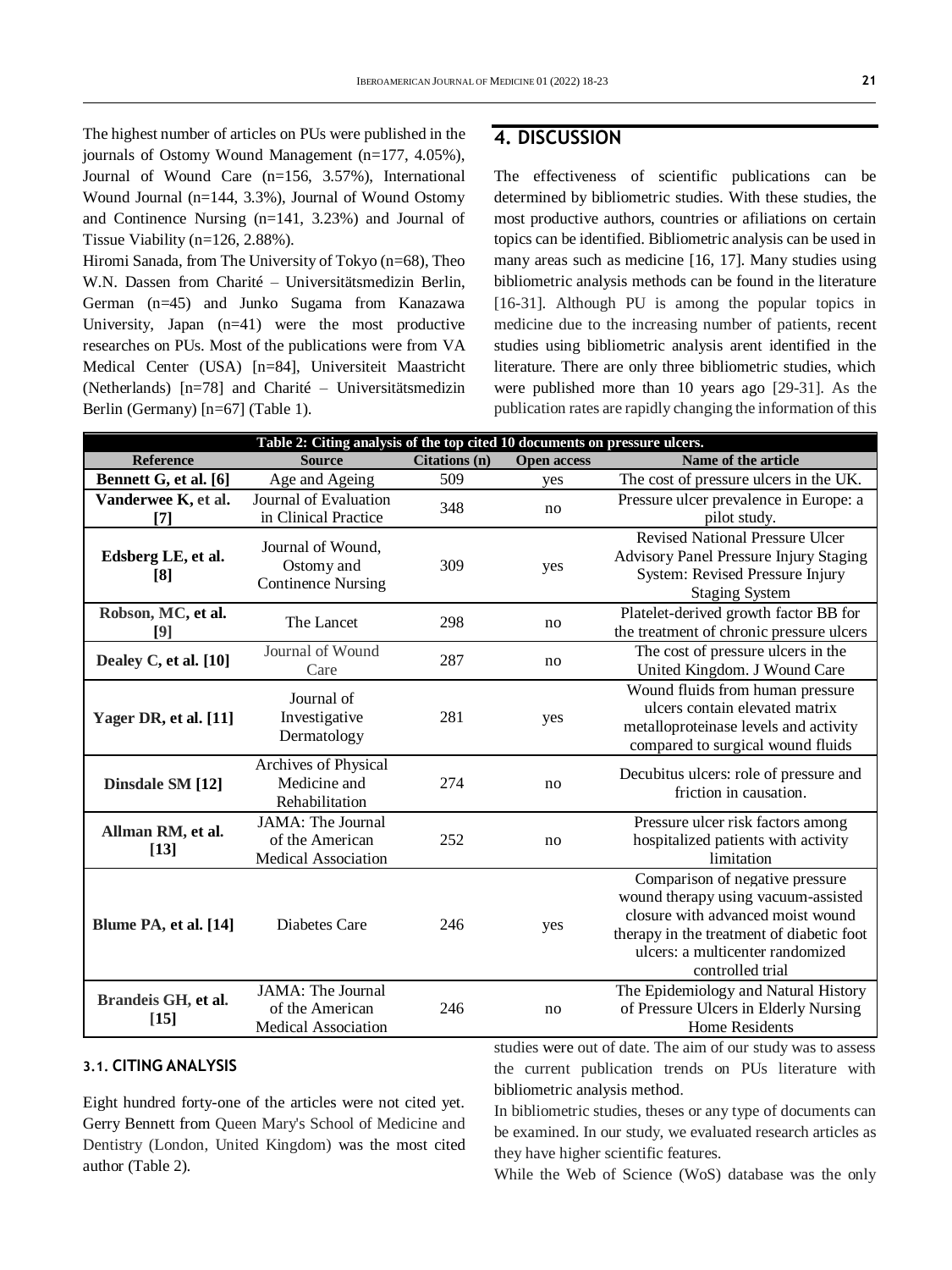database for bibliometric studies until the year 2004, the number of bibliometric databases increased with the establishment of the Scopus and Google Scholar in the year 2004 [32]. The Scopus database, which has the largest content for bibliometric analyses, was preferred in our study. In addition, a commonly preferred bibliometric database is the WOS database as it allows free output for visualization or mapping by using other visualization programmes. We did not use visualization and mapping techniques in this study.

Because of our study, the majority (29.32%) of articles were from the USA, United Kingdom and Japan. Spain, China, Brazil, Netherlands, Australia, Germany and Sweden were also the top ten publishing countries. No publications originating from Turkey were found in the Scopus database. As in many bibliometric analysis studies examining scientific studies, the USA was found to be the most scientifically productive country in our study. [19-23, 30]. The reason for this can be attributed to the USA origin of the institutions that finance scientific researches in the first 3 ranks, or the fact that there is a large number of institutions as a result of the wide geographical distribution in the USA. Halfens et al. [29] were used bibliometric study on some topic in the year 2001. This study was conducted on Medline database. In this study, the United States and European countries were found to be the most productive countries. Our results / findings are similar, but in our current suty, in which the last 20 years are added to the precious study [29], the number of publications from Japan, Israel and Brazil has increased to the top 10 ranking. This proves that the issue of PUs is a global health problem. Halfens et al. [29] compared the research subjects examined in the USA and European countries in their study. It has been determined that publications in the USA paid more attention to the treatment of PUs, dressings, the etiology of PUs and basic research, while European researchers paid more attention to the prevention of PUs. In our study, this comparison was not made. In the recent study [29], research articles were also found in only 49% of all publications. In our study, 73.54% of the publications on PUs were research articles. This can prove that the quality of studies on this subject has increased in the last 20 years.

Chen et al. [30] were found that most of the publications were in surgery and nursing areas and from the USA. Our study results were similar. Compared with this study (30), we found that the number of publications increased even more after 2011, 52.94% of the articles are dated after 2011. The number of publications on PUs are increasing, but especially studies from development countries. Studies outside of European and the USA should also be supported

and the number of publications should be increased, especially from other developed countries.

#### **4.1. LIMITATIONS**

We searched only the Scopus database, which may have led to a bias.

## **5. CONFLICT OF INTERESTS**

The authors have no conflict of interest to declare. The authors declared that this study has received no financial support.

#### **6. REFERENCES**

*1. Mervis JS, Phillips TJ. Pressure ulcers: Pathophysiology, epidemiology, risk factors, and presentation. J Am Acad Dermatol. 2019;81(4):881-90. doi: [10.1016/j.jaad.2018.12.069.](https://doi.org/10.1016/j.jaad.2018.12.069)*

*2. Kottner J, Cuddigan J, Carville K, Balzer K, Berlowitz D, Law S, et al. Pressure ulcer/injury classification today: An international perspective. J Tissue Viability. 2020;29(3):197-203. doi[: 10.1016/j.jtv.2020.04.003.](https://doi.org/10.1016/j.jtv.2020.04.003)*

*3. Gül Ş. [Prevention of Pressure Ulcers in Patients Undergoing Surgery]. Hacettepe Üniversitesi Hemşirelik Fakültesi Dergisi. 2015;1(3):54-61.*

*4. Mervis JS, Phillips TJ. Pressure ulcers: Prevention and management. J Am Acad Dermatol. 2019;81(4):893-902. doi[: 10.1016/j.jaad.2018.12.068.](https://doi.org/10.1016/j.jaad.2018.12.068)*

*5. Jones W. On The treatment of ulcers by pressure. Lancet. 1849;53(1335):353-4.*

*6. Bennett G, Dealey C, Posnett J. The cost of pressure ulcers in the UK. Age Ageing. 2004;33(3):230-5. doi[: 10.1093/ageing/afh086.](https://doi.org/10.1093/ageing/afh086)*

*7. Vanderwee K, Clark M, Dealey C, Gunningberg L, Defloor T. Pressure ulcer prevalence in Europe: a pilot study. J Eval Clin Pract. 2007;13(2):227- 35. doi[: 10.1111/j.1365-2753.2006.00684.x.](https://doi.org/10.1111/j.1365-2753.2006.00684.x)*

*8. Edsberg LE, Black JM, Goldberg M, McNichol L, Moore L, Sieggreen M. Revised National Pressure Ulcer Advisory Panel Pressure Injury Staging System: Revised Pressure Injury Staging System. J Wound Ostomy Continence Nurs. 2016;43(6):585-97. doi[: 10.1097/WON.0000000000000281.](https://doi.org/10.1097/won.0000000000000281)*

*9. Robson MC, Phillips LG, Thomason A, Robson LE, Pierce GF. Plateletderived growth factor BB for the treatment of chronic pressure ulcers. Lancet. 1992 Jan 4;339(8784):23-5. doi[: 10.1016/0140-6736\(92\)90143-q.](https://doi.org/10.1016/0140-6736(92)90143-q)*

*10. Dealey C, Posnett J, Walker A. The cost of pressure ulcers in the United Kingdom. J Wound Care. 2012;21(6):261-2, 264, 266. doi: [10.12968/jowc.2012.21.6.261.](https://doi.org/10.12968/jowc.2012.21.6.261)*

*11. Yager DR, Zhang LY, Liang HX, Diegelmann RF, Cohen IK. Wound fluids from human pressure ulcers contain elevated matrix metalloproteinase levels and activity compared to surgical wound fluids. J Invest Dermatol. 1996;107(5):743-8. doi[: 10.1111/1523-1747.ep12365637.](https://doi.org/10.1111/1523-1747.ep12365637)*

*12. Dinsdale SM. Decubitus ulcers: role of pressure and friction in causation. Arch Phys Med Rehabil. 1974;55(4):147-52.*

*13. Allman RM, Goode PS, Patrick MM, Burst N, Bartolucci AA. Pressure ulcer risk factors among hospitalized patients with activity limitation. JAMA. 1995;273(11):865-70.*

*14. Blume PA, Walters J, Payne W, Ayala J, Lantis J. Comparison of negative pressure wound therapy using vacuum-assisted closure with advanced moist wound therapy in the treatment of diabetic foot ulcers: a multicenter*